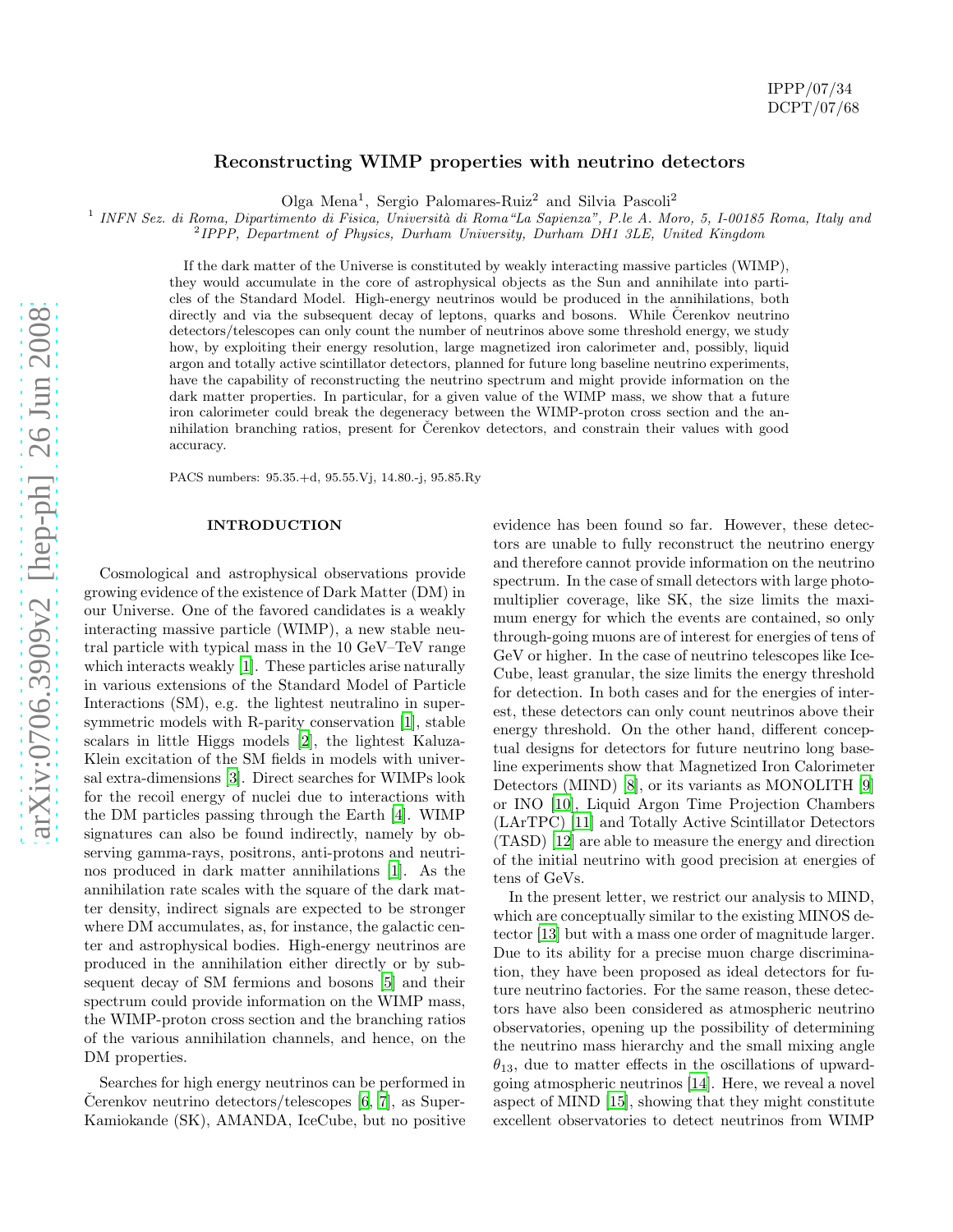annihilations. For a given value of the WIMP mass, we study the neutrino signal from WIMP annihilations in these detectors, and exploit their energy and angular resolution in order to reconstruct the neutrino spectrum and, ultimately, to study DM properties [\[16\]](#page-5-15). By measuring the branching ratios of annihilation into different channels and the WIMP-proton cross section, these measurements could provide a unique opportunity for getting information on the WIMP couplings with the particles of the SM.

## NEUTRINOS FROM WIMPS ANNIHILATIONS

When a WIMP goes through a celestial body, as the Sun, it might interact elastically with the nuclei and get scattered to a velocity smaller than the escape velocity, remaining gravitationally trapped in the body. It will then undergo additional scatterings, settling in the Sun core, giving raise to an isothermal distribution. The WIMPs so accumulated can annihilate with other WIMPs into SM particles, as quarks, leptons and, if kinematically allowed, gauge and Higgs bosons. Typically in the Sun, for sufficiently high capture rate and annihilation cross section, equilibrium is reached and the annihilation rate  $\Gamma_{\text{ann}}$  is related to the capture rate  $C_{\odot}$  as  $\Gamma_{\text{ann}} = 1/2C_{\odot}$ , which, for the Sun, is given by [\[17\]](#page-5-16)

$$
C_{\odot} \simeq 9 \times 10^{24} \text{ s}^{-1} \left( \frac{\rho_{\text{local}}}{0.3 \text{ GeV/cm}^3} \right) \left( \frac{270 \text{ km/s}}{\bar{v}_{\text{local}}} \right)^3
$$

$$
\times \left( \frac{\sigma}{10^{-2} \text{ pb}} \right) \left( \frac{50 \text{ GeV}}{m_{\text{DM}}} \right)^2 , \qquad (1)
$$

where  $\rho_{\text{local}}$  is the local WIMPs density,  $\bar{v}_{\text{local}}$  is the velocity dispersion of WIMPs in the halo,  $\sigma$  is the WIMPproton cross section, and  $m_{\hbox{\tiny DM}}\;$  is the WIMP mass. The capture rate can be different by several orders of magnitude for spin-dependent and spin-independent interactions. Typically, for most neutralino models as well as for Kaluza-Klein DM, the spin-dependent cross-section dominates over the spin-independent one. The opposite happens for scalar WIMPs. These scattering cross sections are constrained in direct DM searches [\[18\]](#page-5-17), which put very strong bounds on the spin-independent ones. Since, in the Earth, the abundance of nuclei with odd mass number is extremely small, the neutrino flux from WIMP annihilations is strongly constrained by the bounds on the spin-independent cross section and would be too low to be interesting for detection in MIND, LArTPC or TASD. Thus, for our purposes we will focus on WIMP annihilations in the Sun, for which the much more weakly constrained spin-dependent cross section may play the dominant role.

High-energy neutrinos would be produced directly or indirectly via the decay of other products of the annihilations [\[1](#page-5-0)]. A broad spectrum of neutrinos is so generated and depends on the WIMP mass and on the branching ratios into the various channels:

$$
\frac{dN_{\nu}}{d\Omega \, dt \, dE_{\nu}} = \frac{\Gamma_{\text{ann}}}{4\pi R^2} \sum_{i} \text{BR}_{i} \frac{dN_{i}}{dE_{\nu}} \,, \tag{2}
$$

where the sum includes the possible annihilation channels with spectrum  $dN_i/dE_\nu$  and branching ratio BR<sub>i</sub>, and  $R$  is the Sun-Earth distance. If the DM is a Majorana fermion, the annihilation amplitude into fermion pairs is proportional to the fermion mass, so that the neutrino channel is irrelevant and annihilations are dominated by heavy fermions, bs, τs, cs and, if kinematically allowed, ts. Neutralinos can annihilate into fermions as well as gauge bosons and Higgs and the dominant channels are controlled by the neutralino composition [\[1](#page-5-0)]. Typically, for neutralinos lighter than the W boson, the annihilation into  $b\bar{b}$  pairs gives the main contribution, with harder neutrinos from  $\tau\bar{\tau}$ . For higher masses, the gauge bosons channels are allowed and can have the highest branching ratio. Kaluza-Klein WIMPs can annihilate directly into neutrinos [\[3\]](#page-5-2) with a branching ratio of few per cent and would provide a specific signature with a peak in the neutrino spectrum at  $E_{\nu} = m_{\text{DM}}$ . Their main annihilation channels are charged leptons and light quarks with the neutrino flux generated dominantly by the  $\tau\bar{\tau}$  mode. In the following, we will treat the branching ratios as free parameters as their exact values depend on the type of particle considered and on its couplings.

Annihilations into  $\tau$ 's and gauge bosons produce a hard spectrum which peaks around 0.4  $m_{\text{DM}}(0.5 m_{\text{DM}})$  for  $\nu_{e,\mu}$  $(\nu_{\tau})$  for the former channel and even at higher energies for the latter [\[19](#page-5-18)]. Quarks hadronize producing a large number of mesons and baryons which subsequently decay producing a softer neutrino spectrum. For instance, neutrinos from bs and cs have a spectrum which peaks at energies  $\sim 0.15~m_{\text{\tiny{DM}}}$  or lower, depending on the WIMP mass, and drops to zero around  $E_{\nu} \sim (0.6-0.7) m_{\text{DM}}$  [\[19\]](#page-5-18). Light quarks hadronize mostly in pions which, as muons, get stopped before decaying and therefore produce only low energy neutrinos. Once produced, neutrinos propagate in the Sun, being absorbed via charged-current interactions and loosing energy due to neutral-current ones. These effects, in addition to neutrino oscillations between different flavors, need to be taken into account [\[19](#page-5-18)].

## RECONSTRUCTING DM PROPERTIES

High-energy neutrinos can be detected in neutrino detectors and stringent bounds have already been set [\[6](#page-5-5)] and will be further improved by neutrino telescopes [\[7\]](#page-5-6). However, as these experiments cannot reconstruct the neutrino energy, they can only provide limited information on the neutrino spectrum. In order to reconstruct the neutrino spectrum, the analysis presented here exploits the energy and angular resolution of MIND, which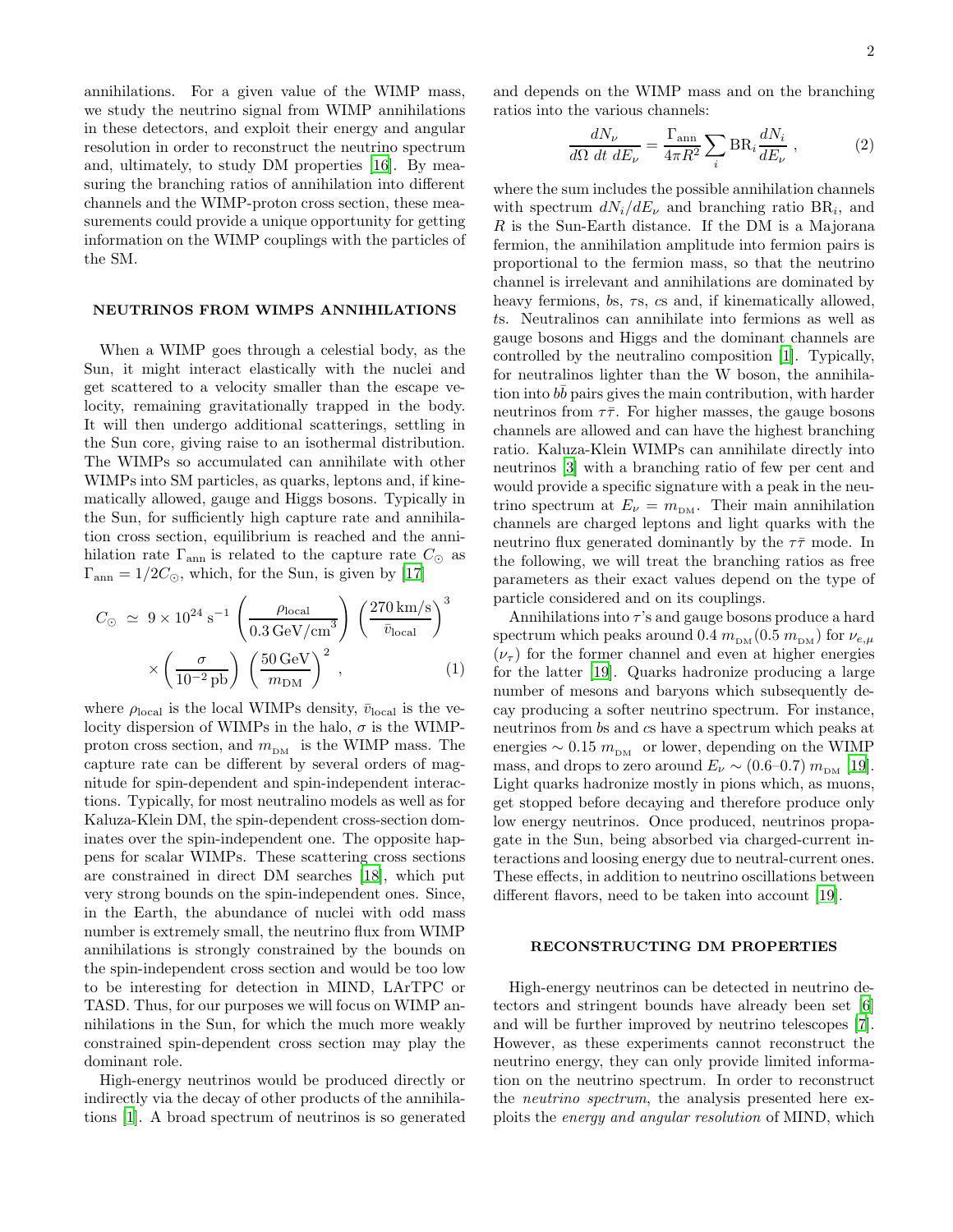allow not only to measure precisely the energy and direction of muons produced by the charged current interactions (CC) of  $\nu_{\mu}$  and  $\bar{\nu}_{\mu}$  but possibly also the energy of the electrons [\[8,](#page-5-7) [20](#page-5-19)], produced by  $\nu_e$  ( $\bar{\nu}_e$ ) interactions. In addition, these detectors will be able to reconstruct the energy and angle of the hadron shower, so that a good energy and direction resolution for the incoming neutrino will be achieved. We show that the degeneracy among different parameters can be broken by using the muon and electron energy spectra. In particular, a larger annihilation rate  $\Gamma_{\text{ann}}$  could always be traded by a smaller branching ratio to a hard channel  $(\tau^+\tau^-)$  in absence of information on the spectrum.

In the following we will consider a light WIMP candidate with  $m_{\hbox{\tiny{DM}}} < 80$  GeV and therefore, we will focus on its dominant annihilation modes for these masses, i.e.,  $\tau^+\tau^-$  (hard) and  $b\bar{b}$  (soft) channels. Note that the contribution from  $c\bar{c}$  is similar to the one of  $b\bar{b}$  but with a lower normalization [\[19\]](#page-5-18). This technique might not be competitive with neutrino observatories (AMANDA and Icecube) for WIMP masses  $\geq 100$  GeV, since the typical sizes of future MIND, LArTPC and TASD might not allow a precise measurement of high lepton energies. However, it should be noted that, even for high WIMP masses, these detectors could be useful for detecting the low energy tail of the neutrino spectrum [\[23\]](#page-5-20). In our study we assume the mass of the WIMP to be known and, for definiteness, we take  $m_{\text{DM}} = 50 \text{ GeV}$  and 70 GeV.

Let us now comment on our assumption of taking a given value for the WIMP mass. By the time the detectors discussed in the present article are available, information on the WIMP mass might be already available from the LHC (Large Hadron Collider) and, possibly, a future ILC (International Linear Collider) as well as direct and indirect dark matter searches. With the start of LHC in 2008, the neutral WIMP candidate for the dark matter can be indirectly detected in an event looking for missing energy and missing transverse momentum. By a detailed determination of the kinematics of the quarks and leptons, typically it might be possible to measure the WIMP mass with a 10% accuracy (see, e.g., Ref. [\[24\]](#page-5-21)). The prospected error depends strongly on the model of physics beyond the SM and the values of the parameters. For example, for the SPS1a benchmark point, the LSP mass could be determined to be  $m_{DM} = (96 \pm 5)$  GeV at the LHC and  $m_{DM} = (96 \pm 0.05)$  GeV at the ILC [\[24\]](#page-5-21). For less favorable points in the parameter space, worse accuracies will be reachable. The value for the mass determined in collider searches could be used as input in our analysis, assuming that the observed WIMP corresponds to the dark matter particle.

A model-independent determination of the WIMP dark matter mass could also be obtained in direct DM searches which look for the nuclear recoil in an interaction between a WIMP and a nucleus in the detector [\[25\]](#page-5-22). The recoil spectrum is strongly mass-dependent

if  $m_{\text{DM}} < 100 \text{ GeV}^2$ . For instance, a superCDMS-like experiment, with exposures of  $3 \times 10^3$   $(3 \times 10^4)$   $[3 \times$ 10<sup>5</sup> ] kg days and a spin-independent cross section close to the present bound  $\sigma_{SI} = 10^{-7}$  pb, would be able to measure a light WIMP mass with an accuracy of  $\sim 25\%$  (15%) [2.5%] [\[26](#page-5-23)]. Similar conclusions can be drawn for the case of spin-dependent cross sections with comparable statistics. Nevertheless, these measurements are affected by the uncertainties in the WIMP velocity distribution and in the local WIMP distribution. A method which is independent of the WIMP density and of the WIMP-nucleon cross section has been also proposed [\[27\]](#page-5-24). By comparing the recoil energy spectrum in direct searches which use different detector materials, it is found that a WIMP mass smaller than 50 GeV can be determined with a 1- $\sigma$  error of 20% if a total statistics of 500 events is available [\[27](#page-5-24)].

Information on the WIMP mass could also be found from indirect dark matter searches. Some information on the WIMP mass could also be obtained from the angular distribution of neutrino-induced muons in large water-Cerenkov detectors  $[28]$ . On the other hand, as the WIMP density in the center of galaxies is predicted to be enhanced, a high rate of WIMP annihilation are expected and produce sizable fluxes of SM particles, as neutrinos, photons, quarks and leptons. High energy photons can be produced either directly or via the hadronic interactions in the interstellar medium. In the first case, the gamma spectrum presents a very clear signature with a peak at the WIMP mass, allowing its precise determination. In the case of gamma-rays from primary hadrons, the spectrum has a sharp energy cut-off in correspondence with  $m_{\text{DM}}$ . It has been estimated that GLAST could constrain the WIMP mass at the 25% level, for  $m_{DM} = 100 \text{ GeV}$ , and future Imaging Atmospheric Cerenkov Telescopes, with sufficiently small energy threshold, could detect the peak from direct annihilation into photons [\[29\]](#page-5-26).

In addition, the energy information in the WIMP neutrino signal in the detectors considered in the present article could allow, in principle, to infer directly the WIMP mass by exploiting the cutoff in the spectra. Since the typical sizes of future MIND, LArTPC and TASD might not allow to have sufficient statistics at the tail of the spectrum, this measurement could be very challenging. A detailed analysis needs to be performed, but it is beyond the scope of the present study [\[23\]](#page-5-20).

We have computed the number of electron and muon neutrino-induced CC events for  $m_{DM}$  = 50 and 70 GeV, by using the evolved neutrino spectra from Ref. [\[19\]](#page-5-18). We have, conservatively, considered nine energy bins (5 GeV bins from an energy of 5 GeV for  $m_{\text{DM}} = 50$  GeV and 7 GeV bins from an energy of 7 GeV for  $m_{DM} = 70$  GeV), where the low energy cut is adopted to avoid the atmospheric neutrino background. With good statistics, the precision in the measurement of  $m_{\text{\tiny{DM}}} ,$  for  $m_{\text{\tiny{DM}}} \, \gtrsim \,$ 50 GeV, depends on the muon energy resolution of MIND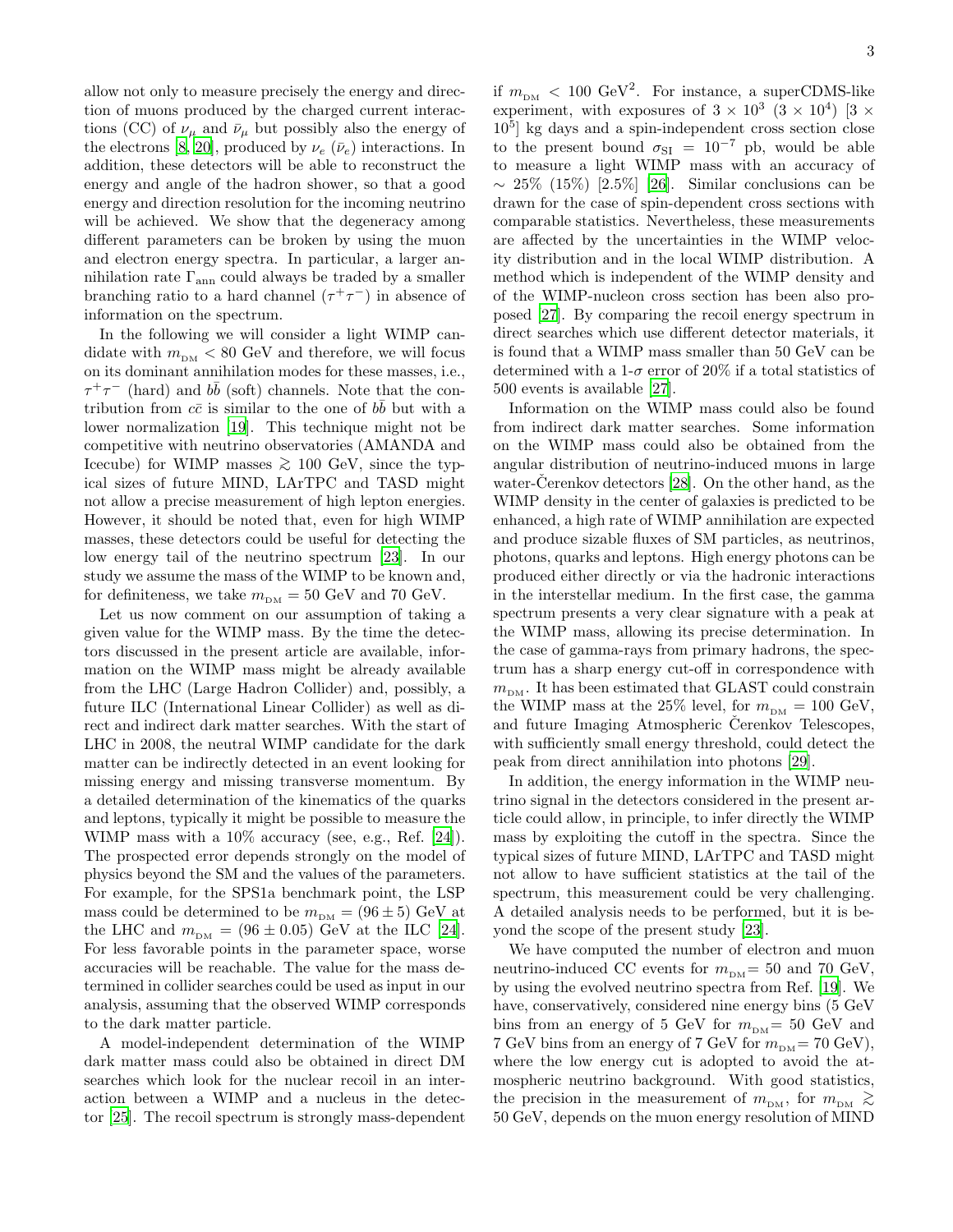at energies  $E_{\nu} \sim 50 - 100$  GeV, expected to be  $\sim 5 - 8\%$ at 50 GeV and slightly worse for higher energies [\[20\]](#page-5-19).

For an ideal detector with perfect lepton angular resolution, the atmospheric neutrino background would be reduced to the fraction of events within the angular size of the Sun ( $\sim 6.7 \times 10^{-5}$  sr). However, the lepton does not travel in the same direction as the incident neutrino except when averaged over many events. We conservatively take the root mean square (rms) spread in direction between the incident neutrino and the lepton (in radians) as

<span id="page-3-1"></span>
$$
\theta_{\rm rms} \simeq \sqrt{\frac{1 \text{ GeV}}{E_{\nu}}},\tag{3}
$$

where  $E_{\nu}$  is the energy of the incoming neutrino. Therefore, a very conservative approach is to sum over the atmospheric neutrino background contributions within a region of opening angle  $\theta_{\rm rms}$ .

The expected number of muon (electron) neutrinoinduced events in the  $i$ -th bin is computed as a function of the WIMP-proton scattering cross section and of the branching ratios into  $b^+b^-$  (soft channel) and  $\tau^+\tau^-$ (hard channel),

<span id="page-3-0"></span>
$$
N_{i,\mu(e)} = N_{\rm T} t \int_{E_i}^{E_i + \Delta} dE_{\nu} \int d\theta \left( \phi_{\nu_{\mu}(\nu_e)}(E_{\nu}) \sigma_{\nu_{\mu}(\nu_e)}^{\rm CC}(E_{\nu}) + \phi_{\bar{\nu}_{\mu}(\bar{\nu}_e)}(E_{\nu}) \sigma_{\bar{\nu}_{\mu}(\bar{\nu}_e)}^{\rm CC}(E_{\nu}) \right) \times \frac{V_{\mu(e)}}{V_{\rm det}} , \qquad (4)
$$

where  $\Delta$  is the energy bin width,  $\theta$  is the angle which measures the relative position of the Sun with respect to the detector location,  $N_T$  is the number of available targets,  $V_{\text{det}}$  is the total volume of the detector, t is the exposure time,  $\phi$  is the evolved (anti)neutrino spectra,  $\sigma^{\rm CC}$  is the CC (anti)neutrino cross section and  $V_{\mu,e}$  is the volume of detector available for the neutrino to interact. For electron-like events, which are all contained, this fiducial volume  $V_e$  is simply the detector volume  $V_{\text{det}}$ . For muon-like contained-events, it depends on the detector geometry and on the muon range in iron  $R_{\mu}(E_{\mu})$ . For a detector with cylindrical shape, it is given by [\[21\]](#page-5-27)

$$
V_{\mu}(E_{\mu}, \theta) = 2hr^{2} \arcsin\left(\sqrt{1 - \frac{R_{\mu}^{2}(E_{\mu})}{4r^{2}} \sin^{2} \theta}\right) \times \left(1 - \frac{R_{\mu}(E_{\mu})}{h} |\cos \theta|\right), \qquad (5)
$$

where  $r = 13$  m and  $h = 20$  m are the detector radius and height we have considered. We approximate the muon energy by its averaged value, which for the energy range of interest is  $\langle E_{\mu} \rangle = 0.48 E_{\nu}$  [\[22\]](#page-5-28). Also notice that the volume of detector available is a function of the azimuthal angle  $\theta$ , which varies from 0 to  $\pi$  in 12 hours. Thus, for the assumed geometry, the effective volume will be maximal when the Sun is at the horizon. On the other hand, if a good energy resolution is achieved up to some energies even for partially-contained events (by means of using the bending of the muon trajectory due to the magnetic field), the fiducial volume to be considered is  $V_{\text{det}}$ . We will consider both cases, when partially-contained muonlike events are not included in the analysis and when all muon-like events with the interaction vertex in the detector contribute.

The expected number of muon and electron neutrinoinduced events is then fitted performing a  $\chi^2$  analysis. We define

$$
\chi_{\mu^{\pm}+e^{\pm}}^{2} = \sum_{\alpha,\alpha'= \mu, e} \sum_{i,j} (n_{i,\alpha} - N_{i,\alpha}) C_{i,\alpha;j,\alpha'}^{-1}(n_{j,\alpha'} - N_{j,\alpha'}) ,
$$
\n(6)

where  $C$  is the covariance matrix and only statistical errors, being the dominant ones, have been considered.  $N_{i,\alpha}$  is given by Eq. [\(4\)](#page-3-0) and  $n_{i,\alpha}$  represents the simulated muon (electron) data taking into account the total muon or electron atmospheric neutrino background within the *i*-th energy bin and integrated over a solid angle  $\Delta\Omega = 2\pi\theta_{\rm rms}$ , and is given by

$$
n_{i,\alpha} = \text{Smear}(N_{i,\alpha} + N_{i,\text{atmos}}) - N_{i,\text{atmos}} ,\qquad(7)
$$

where the function Smear indicates that Gaussian or Poisson smearing has been applied following the Monte Carlo techniques of Ref. [\[30\]](#page-5-29) to mimic the statistical uncertainty.

In Figs. [1](#page-4-0) and [2,](#page-4-1) we illustrate the simultaneous extraction of the scattering cross section of the WIMP off a proton and the branching ratio into  $\tau^+\tau^-$  assuming a 50 kton MIND with the geometry described above. In Fig. [1](#page-4-0) we consider the case of a WIMP mass of  $m_{DM} =$ 50 GeV and the input simulated values are  $\sigma = 7 \times 10^{-3}$ pb and  $BR_{\tau^+\tau^-} = 20\%$ . We have assumed 15 years of data taking and have only included electron-like and contained muon-like events. The dotted-dashed red lines depict the 90% confidence level (CL) contours assuming that no energy information is available: as previously anticipated, a larger annihilation rate could always be mimicked by a lower branching ratio into  $\tau^+\tau^-$ . Notice that there will be a continuous region of degenerate solutions, implying the impossibility of extracting either the different branching ratios or the WIMP-proton scattering cross section. In this scenario, the measurement of the WIMP mass is of course out of reach. Instead, if we now include the information on the neutrino energy spectrum, we obtain the 90% CL contours depicted by the solid blue line. The strong correlation between  $\sigma$  and BR<sub> $\tau$ + $\tau$ </sub>- (or  $BR_{b+b-}$ ) is broken. The reason is simple: the differential neutrino spectrum for each possible annihilation channel (hard or soft) has a characteristic shape, different from one channel to another. For this case,  $m_{DM} = 50$  GeV, the spectrum for  $b\bar{b}$  peaks at  $\sim 7$  GeV and represents roughly 20% of that of  $\tau^+\tau^-$ , peaked at  $\sim$  20 GeV. We also illustrate the results for the ideal case for which the atmospheric neutrino background only contributes within the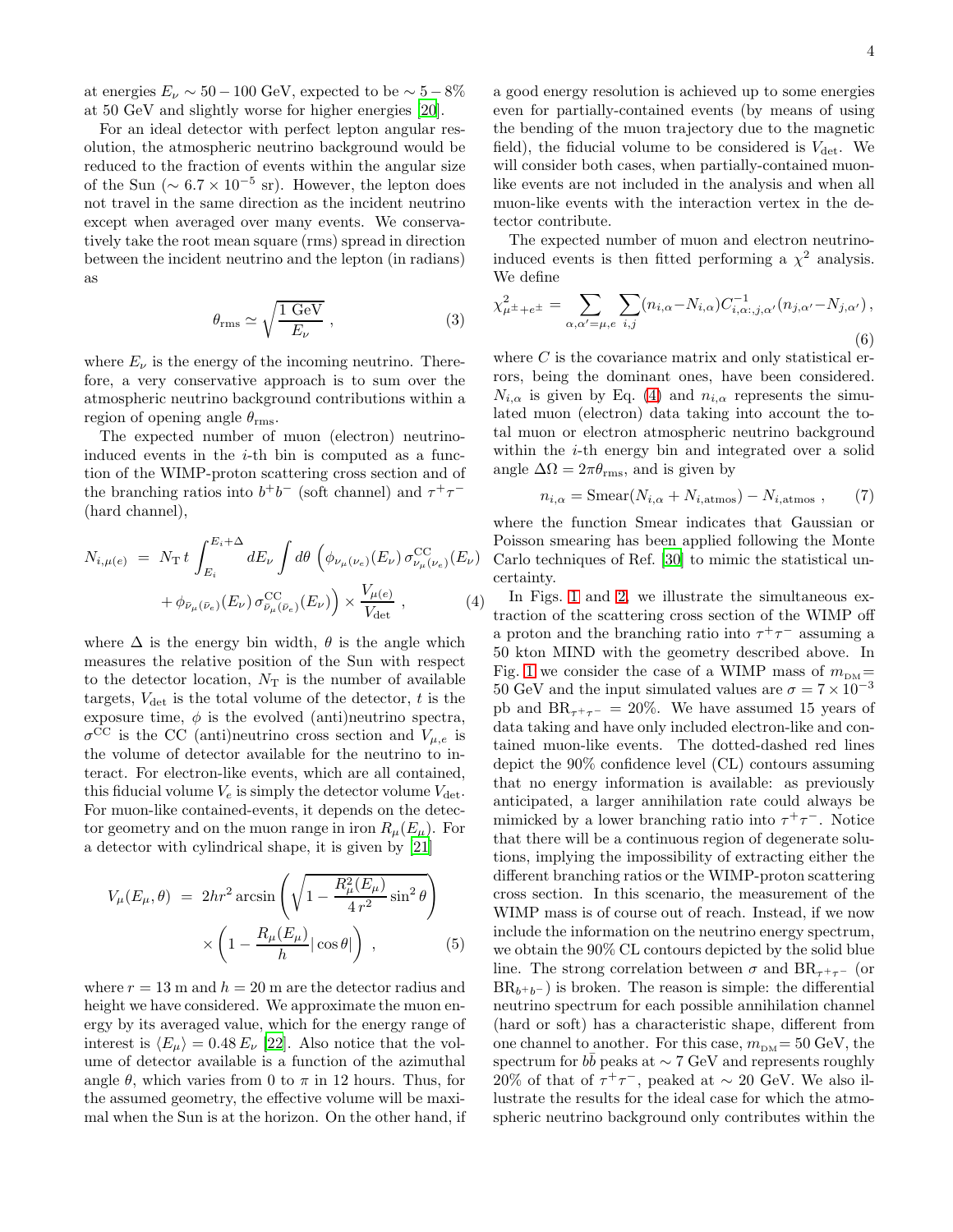10 SK 90% CL excluded region  $\bf{8}$  $(10^{-3} \text{ pb})$ 6  $\boldsymbol{z}$  $\ddot{\text{o}}$  $0.2$  $0.4$  $0.6$  $0.8$ BR τ FIG. 1: The solid blue (dotted-dashed red) contours denote the

12

<span id="page-4-0"></span>90% CL limits, for 2 degrees of freedom, for the simultaneous extraction of the WIMP-proton cross section and the annihilation branching ratio into the  $\tau^+\tau^-$  channel with (without) energy information by using only fully-contained events with an exposure of  $750$  kton  $\cdot$  yrs (see text for details). The simulated nature values are  $m_{\text{DM}} = 50 \text{ GeV}, \sigma = 7 \times 10^{-3} \text{ pb}$  and  $BR_{\tau^+ \tau^-} = 20\%$ . The dashed magenta lines (inner contours) illustrate the case (for 90% CL) in which the atmospheric neutrino background is integrated only over the real size of the Sun. We also show the 90% CL excluded region by SK [\[6\]](#page-5-5).

real angular size of the Sun (dashed magenta lines). As can be seen, by considering a more detailed and realistic expression for the angular resolution than that given by Eq. [\(3\)](#page-3-1), our results would not be significantly improved. In Fig. [2](#page-4-1) we show the 90% CL contours for 15 years for  $m_{\text{DM}} = 70 \text{ GeV}$  with the input simulated values  $\sigma = 5 \times 10^{-3}$  pb and  $BR_{\tau^+\tau^-} = 10\%$ . The solid blue line represents the case when partially-contained muonlike events are not considered, whereas the inner dotted magenta line depicts the case when we also include this type of events to perform the analysis. In this figure, we have considered the atmospheric neutrino background integrated over a half-cone aperture given by Eq. [\(3\)](#page-3-1). It is important to note that by adding the partially-contained events, in order to achieve the same results as for the case of only contained events, the total number of years could be reduced from 15 to 10 years of data taking, the minimum running time of these detectors in the context of neutrino factories. In both figures, the equivalent 90% CL SK limit [\[6\]](#page-5-5) is included.

As both figures show, for these relatively low WIMP masses and large spin-dependent cross sections, the determination of the annihilation branching ratios and

<span id="page-4-1"></span>FIG. 2: The solid blue (dotted-dashed red) contours denote the 90% CL limits, for 2 degrees of freedom, for the simultaneous extraction of the WIMP-proton cross section and the annihilation branching ratio into the  $\tau^+\tau^-$  channel with (without) energy information by using only fully-contained events with an exposure of 750 kton · yrs (see text for details). The simulated nature values are  $m_{\text{DM}} = 70 \text{ GeV}, \sigma = 5 \times 10^{-3} \text{ pb}$  and  $BR_{\tau^+ \tau^-} = 10\%$ . The dashed magenta lines (inner contours) illustrate the case (for 90% CL) in which partially-contained events are also included in the analysis. We also show the 90% CL excluded region by SK [\[6](#page-5-5)].

WIMP-proton cross section could be achieved. Notice that a positive signal of neutrinos from WIMP annihilations in the Sun in these detectors will immediately point to a spin-dependent cross section. In LArTPC and TASD similar results could be obtained. In fact, we have checked that considering only the  $\nu_{\mu}$  or the  $\nu_{e}$  signal does not modify the results substantially, a part from a small change due to the smaller atmospheric neutrino background for  $\nu_e$ . A detailed analysis for different WIMP masses and type of detectors is in preparation [\[23\]](#page-5-20).

#### **CONCLUSIONS**

Searches of high-energy neutrinos from WIMP annihilations in the Sun could constitute a powerful probe of WIMP properties. While the total neutrino flux is controlled by the annihilation rate (proportional to the WIMP-proton cross section), the shape of the neutrino spectrum depends on the WIMP mass and on the branching ratios of different channels. Cerenkov neutrino detectors/telescopes are counting experiments and can only provide limited information. On the contrary, we have